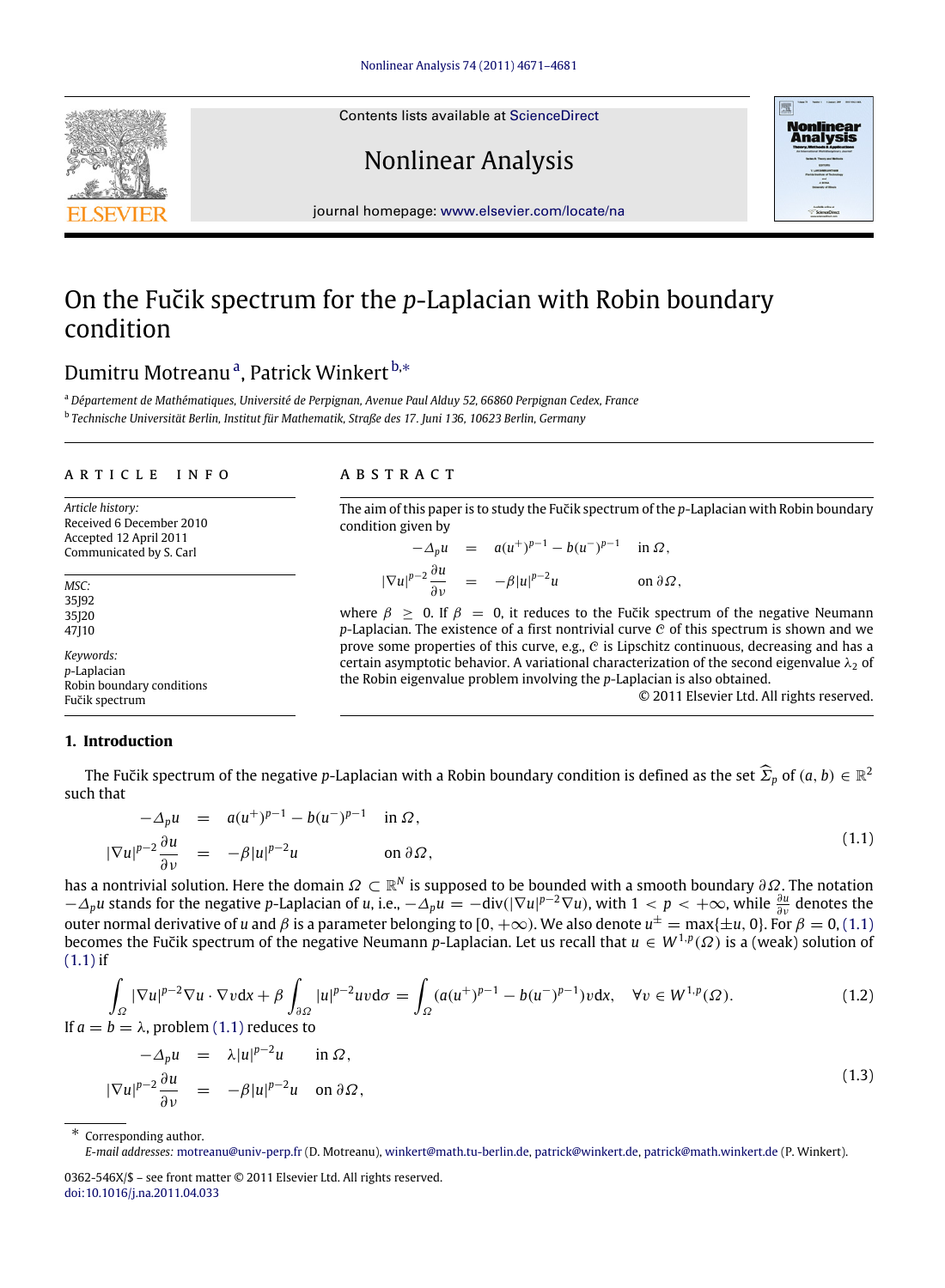which is known as the Robin eigenvalue problem for the *p*-Laplacian. As proved in [\[1\]](#page-10-0), the first eigenvalue λ<sub>1</sub> of problem [\(1.3\)](#page-0-4) is simple, isolated and can be characterized as follows

$$
\lambda_1=\inf_{u\in W^{1,p}(\Omega)}\left\{\int_{\Omega}|\nabla u|^p\mathrm{d} x+\beta\int_{\partial\Omega}|u|^p\mathrm{d}\sigma:\int_{\Omega}|u|^p\mathrm{d} x=1\right\}.
$$

The author also proves that the eigenfunctions corresponding to  $\lambda_1$  are of constant sign and belong to  $C^{1,\alpha}(\overline\Omega)$  for some  $0<\alpha< 1$ . Throughout this paper,  $\varphi_1$  denotes the eigenfunction of [\(1.3\)](#page-0-4) associated to  $\lambda_1$  which is normalized as  $\|\varphi_1\|_{L^p(\Omega)}$ = 1 and satisfies  $\varphi_1 > 0$ . Let us also recall that every eigenfunction of [\(1.3\)](#page-0-4) corresponding to an eigenvalue  $\lambda > \lambda_1$  must change sign.

We briefly describe the context of the Fučik spectrum related to problem  $(1.1)$ . The Fučik spectrum was introduced by Fucik [[2\]](#page-10-1) in the case of the negative Laplacian in one dimension with periodic boundary conditions. He proved that this spectrum is composed of two families of curves emanating from the points ( $\lambda_k$ ,  $\lambda_k$ ) determined by the eigenvalues  $\lambda_k$  of the problem. Afterwards, many authors studied the Fučik spectrum  $\Sigma_2$  for the negative Laplacian with Dirichlet boundary conditions (see [\[3–11\]](#page-10-2) and the references therein). In this respect, we mention that Dancer [\[12\]](#page-10-3) proved that the lines  $\mathbb{R}\times\{\lambda_1\}$ and  $\{\lambda_1\}\times\mathbb{R}$  are isolated in  $\Sigma_2$ . De Figueiredo–Gossez [\[13\]](#page-10-4) constructed a first nontrivial curve in  $\Sigma_2$  through  $(\lambda_2, \lambda_2)$  and characterized it variationally. For  $p \neq 2$  and in one dimension, Drábek [\[14\]](#page-10-5) has shown that  $\Sigma_p$  has similar properties as in the linear case, i.e.,  $p = 2$ . The Fucik spectrum  $\Sigma_p$  of the negative p-Laplacian with homogeneous Dirichlet boundary conditions in the general case  $1 < p < +\infty$  and  $N \ge 1$ , that is

$$
(a, b) \in \Sigma_p: \begin{array}{rcl} -\Delta_p u & = & a(u^+)^{p-1} - b(u^-)^{p-1} & \text{in } \Omega, \\ u & = & 0 & \text{on } \partial \Omega, \end{array}
$$

has been studied by Cuesta et al. [\[15\]](#page-10-6), where the authors proved the existence of a first nontrivial curve through ( $\lambda_2$ ,  $\lambda_2$ ) and that the lines  $\mathbb{R} \times \{\lambda_1\}$  and  $\{\lambda_1\} \times \mathbb{R}$  are isolated in  $\Sigma_p$ . For other results on  $\Sigma_p$  we refer to [\[16–20\]](#page-10-7).

The Fucik spectrum  $\Theta_p$  of the negative *p*-Laplacian with homogeneous Neumann boundary condition, which is defined by

$$
(a, b) \in \Theta_p: \begin{aligned}\n-\Delta_p u &= a(u^+)^{p-1} - b(u^-)^{p-1} & \text{in } \Omega, \\
\frac{\partial u}{\partial v} &= 0 & \text{on } \partial \Omega,\n\end{aligned}
$$

was investigated in [\[21–23\]](#page-10-8). It is worth emphasizing that Arias et al. [\[22\]](#page-10-9) pointed out an important difference between the cases  $p \le N$  and  $p > N$  regarding the asymptotic properties of the first nontrivial curve in  $\Theta_p$ . Note that the Fucik spectrum  $\Theta_p$  is incorporated in problem [\(1.1\)](#page-0-3) by taking  $\beta=0$ . Finally, we mention the work of Martínez and Rossi [\[24\]](#page-10-10) who considered the Fucik spectrum  $\Sigma_p$  associated to Steklov boundary condition, which is introduced by

$$
(a, b) \in \widetilde{\Sigma}_p : \frac{-\Delta_p u}{|\nabla u|^{p-2} \frac{\partial u}{\partial v}} = -|u|^{p-2} u \quad \text{in } \Omega,
$$
  

$$
(a, b) \in \widetilde{\Sigma}_p : \frac{-\Delta_p u}{|\nabla u|^{p-2} \frac{\partial u}{\partial v}} = a(u^+)^{p-1} - b(u^-)^{p-1} \quad \text{on } \partial \Omega.
$$

As in the previous situations, they constructed a first nontrivial curve in  $\widetilde{\Sigma}_p$  through ( $\lambda_2$ ,  $\lambda_2$ ), where  $\lambda_2$  denotes the second eigenvalue of the Steklov eigenvalue problem, and studied its asymptotic behavior.

The aim of this paper is the study of the Fučik spectrum  $\widehat{\Sigma}_p$  given in [\(1.1\)](#page-0-3) for the negative p-Laplacian with Robin boundary condition. We are going to prove the existence of a first nontrivial curve  $C$  of this spectrum and show that it shares the same properties as in the cases of the other problems discussed above: Lipschitz continuity, strictly decreasing monotonicity and asymptotic behavior. It is a significant fact that the presence of the parameter  $\beta$  in problem [\(1.1\)](#page-0-3) does not alter these basic properties. The main idea in studying the asymptotic behavior of the curve  $C$  is the use of a suitable equivalent norm related to *β*. A relevant consequence of the construction of the first nontrivial curve *C* in  $\widehat{\Sigma}_p$  is the following variational characterization of the second eigenvalue  $\lambda_2$  of [\(1.3\):](#page-0-4)

<span id="page-1-1"></span>
$$
\lambda_2 = \inf_{\gamma \in \Gamma} \max_{u \in \gamma[-1,1]} \left[ \int_{\Omega} |\nabla u|^p \, dx + \beta \int_{\partial \Omega} |u|^p \, d\sigma \right],\tag{1.4}
$$

where

 $\Gamma = {\gamma \in C([-1, 1], S) : \gamma(-1) = -\varphi_1, \gamma(1) = \varphi_1},$ 

with

<span id="page-1-0"></span>
$$
S = \left\{ u \in W^{1,p}(\Omega) : \int_{\Omega} |u|^p dx = 1 \right\}.
$$
\n(1.5)

The results presented in this paper complete the picture of the Fučik spectrum involving the *p*-Laplacian by adding in the case of Robin condition the information previously known for Dirichlet problem (see [\[15\]](#page-10-6)), Steklov problem (see [\[24\]](#page-10-10)),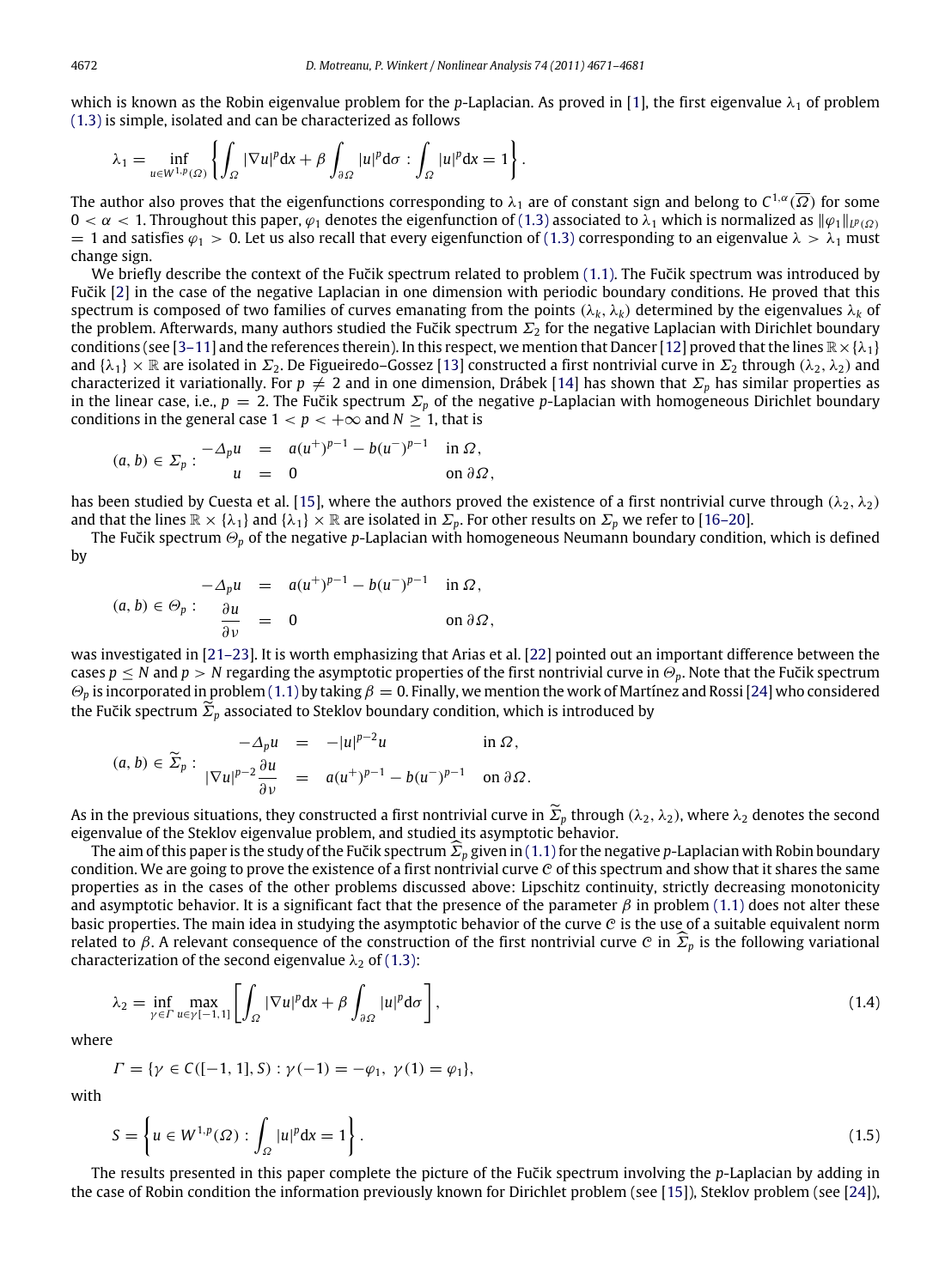and homogeneous Neumann problem (see [\[22\]](#page-10-9)). Actually, as already specified, the results given here for the Fucik spectrum ˘ [\(1.1\)](#page-0-3) of the negative *p*-Laplacian with Robin boundary condition extend the ones known for the Fučik spectrum  $\Theta_p$  under Neumann boundary condition by simply making  $\beta = 0$ .

Our approach is variational relying on the functional associated to problem [\(1.1\),](#page-0-3) which is expressed on  $W^{1,p}(\varOmega)$  by

$$
J(u) = \int_{\Omega} |\nabla u|^p dx + \beta \int_{\partial \Omega} |u|^p d\sigma - \int_{\Omega} (a(u^+)^p + b(u^-)^p) dx.
$$

It is clear that  $J \in C^1(W^{1,p}(\Omega), \mathbb{R})$  and the critical points of *J* coincide with the weak solutions of problem [\(1.1\).](#page-0-3) In comparison with the corresponding functionals related to the Fučik spectrum for the Dirichlet and Steklov problems, the functional *J* exhibits an essential difference because its expression does not contain the norm of the space *W*<sup>1</sup>,*<sup>p</sup>* (Ω), and it is also different from the functional used to treat the Neumann problem because it contains the additional boundary term involving  $\beta$ . However, in our proofs various ideas and techniques are worked out on the pattern of [\[22,](#page-10-9)[15](#page-10-6)[,24\]](#page-10-10).

The rest of the paper is organized as follows. Section [2](#page-2-0) is devoted to the determination of elements of  $\widehat{\Sigma}_p$  by means of critical points of a suitable functional. Section [3](#page-4-0) sets forth the construction of the first nontrivial curve C in  $\hat{\Sigma}_p$  and the variational characterization of the second eigenvalue  $\lambda_2$  for [\(1.3\).](#page-0-4) Section [4](#page-7-0) presents the basic properties of C.

## <span id="page-2-0"></span>**2.** The spectrum  $\widehat{\Sigma}_p$  through critical points

The aim of this section is to determine elements of the Fučik spectrum  $\widehat{\Sigma}_p$  defined in problem [\(1.1\).](#page-0-3) They are found by critical points of a functional that is constructed by means of the Robin problem [\(1.1\).](#page-0-3) To this end we follow certain ideas in [\[15](#page-10-6)[,24\]](#page-10-10) developed for problems with Dirichlet and Steklov boundary conditions.

For a fixed  $s\in\R$  ,  $s\ge0$  , and corresponding to  $\beta\ge0$  given in problem [\(1.1\),](#page-0-3) we introduce the functional  $J_s:W^{1,p}(\varOmega)\to0$  $\mathbb R$  by

$$
J_s(u) = \int_{\Omega} |\nabla u|^p dx + \beta \int_{\partial \Omega} |u|^p d\sigma - s \int_{\Omega} (u^+)^p dx,
$$

thus  $J_s \in C^1(W^{1,p}(\Omega), \mathbb{R})$ . The set *S* introduced in [\(1.5\)](#page-1-0) is a smooth submanifold of  $W^{1,p}(\Omega)$ , and thus  $J_s = J_s |_S$  is a  $C^1$ function in the sense of manifolds. We note that  $u \in S$  is a critical point of  $\tilde{J}_s$  (in the sense of manifolds) if and only if there exists  $t \in \mathbb{R}$  such that

<span id="page-2-2"></span><span id="page-2-1"></span>
$$
\int_{\Omega} |\nabla u|^{p-2} \nabla u \cdot \nabla v dx + \beta \int_{\partial \Omega} |u|^{p-2} uv d\sigma - s \int_{\Omega} (u^+)^{p-1} v dx = t \int_{\Omega} |u|^{p-2} uv dx, \quad \forall v \in W^{1,p}(\Omega). \tag{2.1}
$$

Now we describe the relationship between the critical points of*J<sup>s</sup>* and the spectrum <sup>Σ</sup>*<sup>p</sup>*.

**Lemma 2.1.** *Given a number s*  $\geq$  0, one has that (*s* + *t*, *t*)  $\in \mathbb{R}^2$  belongs to the spectrum  $\widehat{\Sigma}_p$  if and only if there exists a critical *point*  $u \in S$  *of*  $\overline{I_s}$  *such that*  $t = I_s(u)$ *.* 

**Proof.** The definition in [\(1.2\)](#page-0-5) for the weak solution shows that  $(t + s, t) \in \widehat{\Sigma}_p$  if and only if there is  $u \in S$  that solves the Robin problem

$$
-\Delta_p u = (t+s)(u^+)^{p-1} - t(u^-)^{p-1} \text{ in } \Omega,
$$
  

$$
\nabla u|^{p-2} \frac{\partial u}{\partial v} = -\beta |u|^{p-2} u \text{ on } \partial \Omega,
$$

which means exactly [\(2.1\).](#page-2-1) Inserting  $v = u$  in [\(2.1\)](#page-2-1) yields  $t = J_s(u)$ , as required.  $\square$ 

[Lemma 2.1](#page-2-2) enables us to find points in <sup>Σ</sup>*<sup>p</sup>* through the critical points of*J<sup>s</sup>* . In order to implement this, first we look for minimizers of*J<sup>s</sup>* .

#### **Proposition 2.2.** *There hold:*

|∇*u*|

- (i) the first eigenfunction  $\varphi_1$  is a global minimizer of *J<sub>s</sub>*;<br>ii) the noint  $\left(\frac{1}{2}, \frac{1}{2}\right) \in \mathbb{R}^2$  belongs to  $\widehat{\Sigma}$
- (ii) *the point*  $(\lambda_1, \lambda_1 s) \in \mathbb{R}^2$  *belongs to*  $\widehat{\Sigma}_p$ *.*

**Proof.** (i) Since  $\beta$ ,  $s \ge 0$ , using the characterization of  $\lambda_1$  we have

<span id="page-2-3"></span>
$$
\widetilde{J}_s(u) = \int_{\Omega} |\nabla u|^p dx + \beta \int_{\partial \Omega} |u|^p d\sigma - s \int_{\Omega} (u^+)^p dx \geq \lambda_1 \int_{\Omega} |u|^p dx - s \int_{\Omega} (u^+)^p dx \geq \lambda_1 - s = J_s(\varphi_1),
$$
  
\n
$$
\forall u \in S.
$$

(ii) On the basis of (i), we can apply [Lemma 2.1.](#page-2-2)  $\Box$ 

<span id="page-2-4"></span>Next we produce a second critical point of  $\widetilde{J}_s$  as a local minimizer.

### **Proposition 2.3.** *There hold:*

- (i) *the negative eigenfunction*  $-\varphi_1$  *is a strict local minimizer of*  $\widetilde{J}_s$ ; (ii) *the point*  $(\lambda_1 + s, \lambda_1) \in \mathbb{R}^2$  *belongs to*  $\widehat{\Sigma}_p$ *.*
-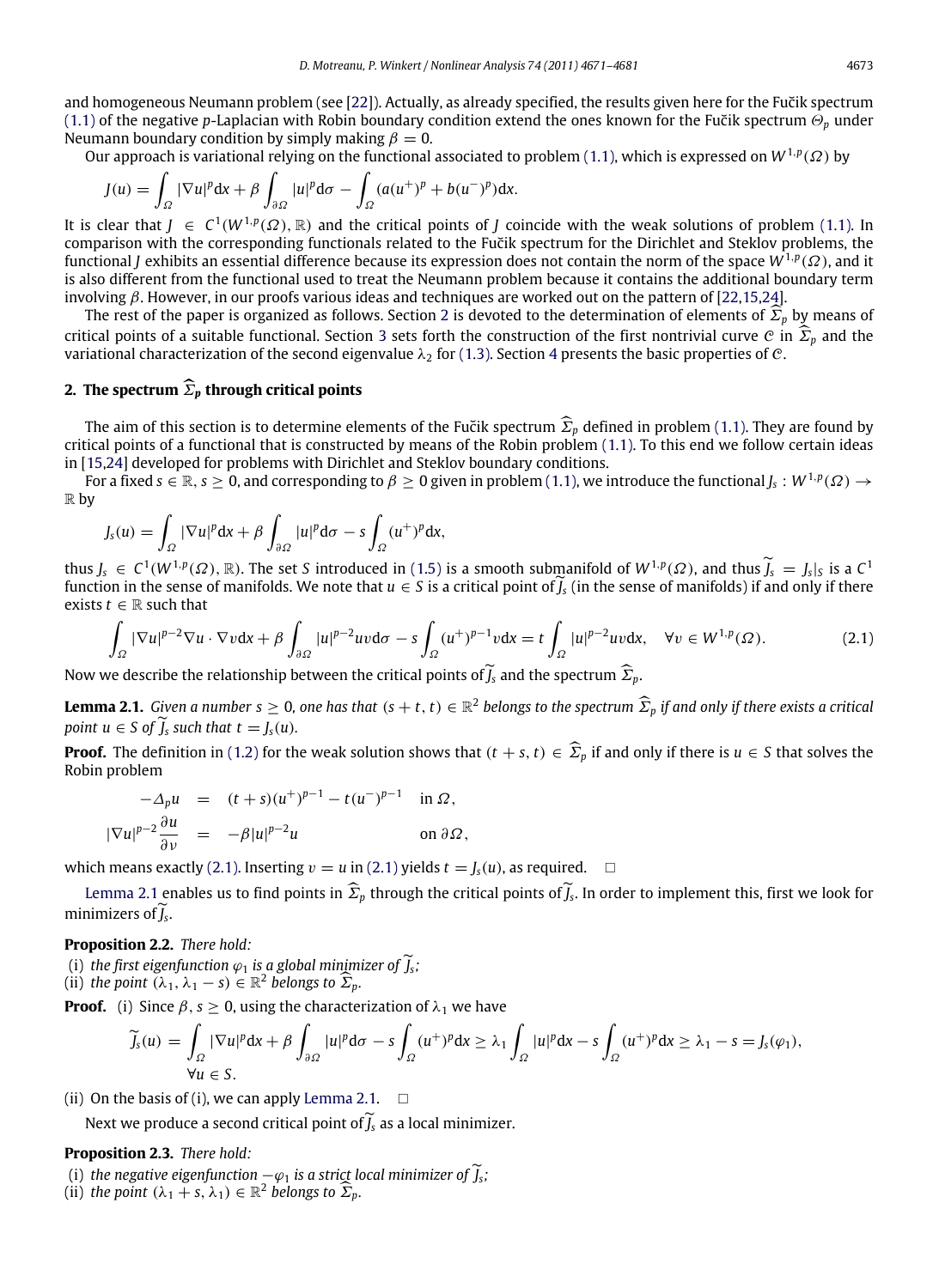**Proof.** (i) Arguing indirectly, let us suppose that there exists a sequence  $(u_n)\subset S$  with  $u_n\neq -\varphi_1, u_n\to -\varphi_1$  in  $W^{1,p}(\varOmega)$ and  $J_s(u_n) \leq \lambda_1 = J_s(-\varphi_1)$ . If  $u_n \leq 0$  for a.a.  $x \in \Omega$ , we obtain

$$
\widetilde{J}_s(u_n)=\int_{\Omega}|\nabla u_n|^p\mathrm{d} x+\beta\int_{\partial\Omega}|u_n|^p\mathrm{d}\sigma>\lambda_1,
$$

because  $u_n \neq -\varphi_1$  and  $u_n \neq \varphi_1$ , which contradicts the assumption  $\widetilde{J}_s(u_n) \leq \lambda_1$ .

Consider now the complementary situation. Hence *u<sup>n</sup>* changes sign whenever *n* is sufficiently large, thereby we can set

<span id="page-3-0"></span>
$$
w_n = \frac{u_n^+}{\|u_n^+\|_{L^p(\Omega)}} \quad \text{and} \quad r_n = \|\nabla w_n\|_{L^p(\Omega)}^p + \beta \|w_n\|_{L^p(\partial\Omega)}^p. \tag{2.2}
$$

We claim that, along a relabeled subsequence,  $r_n \to +\infty$  as  $n \to \infty$ . Suppose by contradiction that  $(r_n)$  is bounded. This implies through [\(2.2\)](#page-3-0) that  $(w_n)$  is bounded in  $W^{1,p}(\Omega)$ , so there exists a subsequence denoted again by  $(w_n)$  such that  $w_n$  → *w* in *L*<sup>*p*</sup>(Ω), for some  $w \in W^{1,p}(\Omega)$ . Since  $||w_n||_{L^p(\Omega)} = 1$  and  $w_n ≥ 0$  a.e. in Ω, we get  $||w||_{L^p(\Omega)} = 1$  and  $w ≥ 0$ , hence the measure of the set { $x \in \Omega : u_n(x) > 0$ } does not approach 0 when  $n \to \infty$ . This contradicts the assumption that  $u_n \to -\varphi_1$  in  $L^p(\Omega)$ , thus proving the claim.

On the other hand, from [\(2.2\)](#page-3-0) and by using the variational characterization of  $\lambda_1$ , we infer that

$$
\widetilde{J}_s(u_n) = (r_n - s) \int_{\Omega} |u_n^+|^p dx + \int_{\Omega} |\nabla u_n^-|^p dx + \beta \int_{\partial \Omega} |u_n^-|^p d\sigma
$$
\n
$$
\ge (r_n - s) \int_{\Omega} |u_n^+|^p dx + \lambda_1 \int_{\Omega} (u_n^-)^p dx,
$$

whereas the choice of  $(u_n)$  gives

$$
\widetilde{J}_s(u_n) \leq \lambda_1 = \lambda_1 \int_{\Omega} (u_n^+)^p dx + \lambda_1 \int_{\Omega} (u_n^-)^p dx.
$$

Combining the inequalities above results in

$$
(\lambda_1-r_n+s)\int_{\Omega}(u_n^+)^p\mathrm{d} x\geq 0,
$$

therefore  $\lambda_1 \ge r_n - s$ . This is against the unboundedness of  $(r_n)$ , which completes the proof of (*i*). Part (ii) follows from [Lemma 2.1](#page-2-2) because  $J_s(-\varphi_1) = \lambda_1$ .  $\Box$ 

Using the two local minima obtained in [Propositions 2.2](#page-2-3) and [2.3,](#page-2-4) we seek for a third critical point of*J<sup>s</sup>* via a version of the Mountain-Pass theorem on *C* 1 -manifolds.

We define a norm of the derivative of the restriction  $\widetilde{J}_s$  of  $J_s$  to  $S$  at the point  $u \in S$  by

$$
\|\widetilde{J}'_s(u)\|_* = \min\{\|J'_s(u) - tT'(u)\|_{(W^{1,p}(\Omega))^*}: t \in \mathbb{R}\},\
$$

where  $T(\cdot) = \|\cdot\|_{L^p(\Omega)}^p$ . Let us recall the definition of the Palais–Smale condition.

**Definition 2.4.** The functional  $J_s:W^{1,p}(\Omega)\to\mathbb{R}$  is said to satisfy the Palais–Smale condition on S if for any sequence  $(u_n)$  ⊂ *S* such that  $(J_s(u_n))$  is bounded and  $\|\widetilde{J'_s}(u_n)\|_* \to 0$  as  $n \to \infty$ , there exists a strongly convergent subsequence in  $W^{1,p}(\Omega)$ .

Note that the negative *p*-Laplacian  $-\varDelta_p:W^{1,p}(\varOmega)\to (W^{1,p}(\varOmega))^*$  fulfills the  $(\mathsf{S})_+$ -property, that means, if

$$
u_n \rightharpoonup u \quad \text{in } W^{1,p}(\Omega) \text{ and } \limsup_{n \to \infty} \int_{\Omega} |\nabla u_n|^{p-2} \nabla u_n \cdot \nabla (u_n - u) \leq 0,
$$

then it holds  $u_n \to u$  in  $W^{1,p}(\Omega)$  (cf. [\[25](#page-10-11)[,26\]](#page-10-12)). Taking into account this property, we first check the Palais–Smale condition for  $\tilde{J}_s$  on the submanifold *S* of  $W^{1,p}(\Omega)$ .

<span id="page-3-2"></span>**Lemma 2.5.** *The functional*  $\tilde{j_s}: S \to \mathbb{R}$  *satisfies the Palais–Smale condition on S in the sense of manifolds.* 

**Proof.** Let  $(u_n)$  ⊂ *S* be a sequence provided  $(J_s(u_n))$  is bounded and  $\|\widetilde{J_s}(u_n)\|_* \to 0$  as  $n \to \infty$ , which means that there exists a sequence  $(t_n) \subset \mathbb{R}$  such that

<span id="page-3-1"></span>
$$
\left| \int_{\Omega} |\nabla u_n|^{p-2} \nabla u_n \cdot \nabla v dx + \beta \int_{\partial \Omega} |u_n|^{p-2} u_n v d\sigma - s \int_{\Omega} (u_n^+)^{p-1} v dx - t_n \int_{\Omega} |u_n|^{p-2} u_n v dx \right| \leq \varepsilon_n \|v\|_{W^{1,p}(\Omega)}, \quad (2.3)
$$

for all  $v \in W^{1,p}(\Omega)$  and with  $\varepsilon_n \to 0^+$ . Note that  $J_s(u_n) \geq \|\nabla u_n\|_{L^p(\Omega)}^p -$  s. Since  $(u_n) \in S$  and  $(J_s(u_n))$  is bounded, we derive that  $(u_n)$  is bounded in  $W^{1,p}(\Omega)$ . Thus, along a relabeled subsequence we may suppose that  $u_n \to u$  in  $W^{1,p}(\Omega)$ ,  $u_n \to u$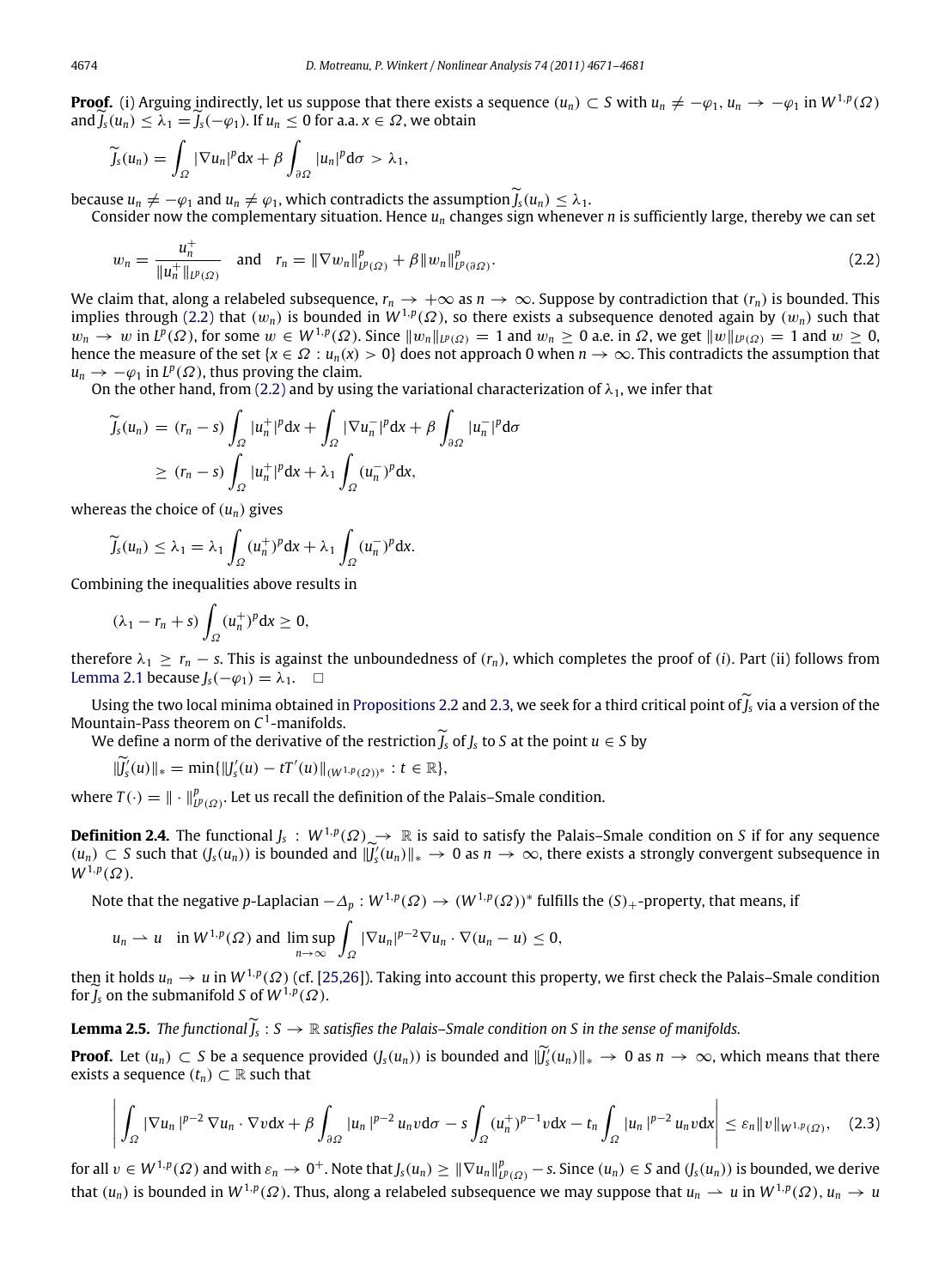in *L*<sup>*p*</sup>( $\Omega$ ) and *u<sub>n</sub>* → *u* in *L*<sup>*p*</sup>( $\partial \Omega$ ). Taking *v* = *u<sub>n</sub>* in [\(2.3\)](#page-3-1) and using again (*u<sub>n</sub>*) ⊂ *S* show that the sequence (*t<sub>n</sub>*) is bounded. Then, if we choose  $v = u_n - u$ , it follows that

$$
\int_{\Omega} |\nabla u_n|^{p-2} \nabla u_n \cdot \nabla (u_n - u) \, dx \to 0 \quad \text{as } n \to \infty.
$$

At this point, the  $(S)_+$ -property of  $-\Delta_p$  on  $W^{1,p}(\varOmega)$  enables us to conclude that  $u_n\to u$  in  $W^{1,p}(\varOmega)$ . □

The proof of the following version of the Mountain-Pass theorem can be found in [\[27,](#page-10-13) Theorem 3.2]

**Theorem 2.6.** Let E be a Banach space and let  $g, f \in C^1(E, \mathbb{R})$ . Further, suppose that 0 is a regular value of g and let *M* = {*u* ∈ *E* : *g*(*u*) = 0}, *u*<sub>0</sub>, *u*<sub>1</sub> ∈ *M* and  $\varepsilon$  > 0 *such that*  $||u_1 - u_0||_F$  >  $\varepsilon$  *and* 

<span id="page-4-1"></span> $\inf\{f(u) : u \in M \text{ and } ||u - u_0||_E = \varepsilon\} > \max\{f(u_0), f(u_1)\}.$ 

*Assume that f satisfies the Palais–Smale condition on M and that*

$$
\Gamma = \{ \gamma \in C([-1, 1], M) : \gamma(-1) = u_0 \text{ and } \gamma(1) = u_1 \}
$$

*is nonempty. Then*

 $c = \inf_{\gamma \in \Gamma} \max_{u \in \gamma[-1,1]} f(u)$ 

*is a critical value of*  $f|_M$ *.* 

Now we obtain, in addition to  $\varphi_1$  and  $-\varphi_1$ , a third critical point of  $\widetilde{I}_s$  on *S*.

**Proposition 2.7.** *There hold that, for each s*  $> 0$ *:* 

(i)

<span id="page-4-4"></span>
$$
c(s) := \inf_{\gamma \in \Gamma} \max_{u \in \gamma[-1,1]} J_s(u),\tag{2.4}
$$

*where*

<span id="page-4-2"></span>
$$
\Gamma = \{ \gamma \in C([-1, 1], S) : \gamma(-1) = -\varphi_1 \text{ and } \gamma(1) = \varphi_1 \},
$$

*is a critical value of*  $\widetilde{J}_s$  *satisfying*  $c(s) > \max{\{\widetilde{J}_s(-\varphi_1), \widetilde{J}_s(\varphi_1)\}} = \lambda_1$ *. In particular, there exists a critical point of*  $\widetilde{J}_s$  *that is different from*  $-\varphi_1$  *and*  $\varphi_1$ *.* 

(ii) *The point*  $(s + c(s), c(s))$  *belongs to*  $\widehat{\Sigma}_p$ *.* 

**Proof.** (i) By [Proposition 2.3](#page-2-4) we know that  $-\varphi_1$  is a strict local minimizer of  $\widetilde{J}_s$  with  $\widetilde{J}_s(-\varphi_1) = \lambda_1$ , while [Proposition 2.2](#page-2-3) ensures that  $\varphi_1$  is a global minimizer of  $J_s$  with  $J_s(\varphi_1) = \lambda_1 - s$ . Then we can show that

$$
\inf \{\widetilde{J}_s(u) : u \in S \text{ and } \|u - (-\varphi_1)\|_{W^{1,p}(\Omega)} = \varepsilon\} > \max \{\widetilde{J}_s(-\varphi_1), \widetilde{J}_s(\varphi_1)\} = \lambda_1,\tag{2.5}
$$

whenever  $\varepsilon > 0$  is sufficiently small. The proof that the inequality above is strict can be done as in [\[15,](#page-10-6) Lemma 2.9] (see also [\[24,](#page-10-10) Lemma 2.6]) on the basis of Ekeland's variational principle. In order to fulfill the Mountain-Pass geometry we choose  $\varepsilon > 0$  even smaller if necessary to have  $2\|\varphi_1\|_{W^{1,p}(\Omega)} = \|\varphi_1 - (-\varphi_1)\|_{W^{1,p}(\Omega)} > \varepsilon$ . Since  $J_s : S \to \mathbb{R}$  satisfies the Palais–Smale condition on the manifold *S* as shown in [Lemma 2.5,](#page-3-2) we may invoke the version of Mountain-Pass theorem on manifolds in [Theorem 2.6.](#page-4-1) This guarantees that *c*(*s*) introduced in [\(2.4\)](#page-4-2) is a critical value of  $J_s$  with  $c(s) > \lambda_1$ , providing a critical point different from  $-\varphi_1$  and  $\varphi_1$ .

(ii) Thanks to [Lemma 2.1](#page-2-2) and part (i), we infer that  $(s + c(s), c(s)) \in \widehat{\Sigma}_p$ .  $\square$ 

#### <span id="page-4-0"></span>**3. The first nontrivial curve**

The results in Section [2](#page-2-0) permit us to determine the beginning of the spectrum  $\widehat{\Sigma}_p$ . We start by establishing that the lines  $\{\lambda_1\} \times \mathbb{R}$  and  $\mathbb{R} \times \{\lambda_1\}$  are isolated in  $\widehat{\Sigma}_p$ . This is known from [\[15,](#page-10-6) Proposition 3.4] for Dirichlet problems and from [\[24,](#page-10-10) Proposition 3.1] for Steklov problems.

<span id="page-4-5"></span>**Proposition 3.1.** There exists no sequence  $(a_n, b_n) \in \hat{\Sigma}_n$  with  $a_n > \lambda_1$  and  $b_n > \lambda_1$  such that  $(a_n, b_n) \to (a, b)$  with  $a = \lambda_1$  or  $b = \lambda_1$ .

**Proof.** Proceeding indirectly, assume that there exist sequences  $(a_n, b_n) \in \widehat{\Sigma}_p$  and  $(u_n) \subset W^{1,p}(\Omega)$  with the properties:  $a_n \to \lambda_1, b_n \to b, a_n > \lambda_1, b_n > \lambda_1, \|u_n\|_{L^p(\Omega)} = 1$  and

<span id="page-4-3"></span>
$$
-\Delta_p u_n = a_n (u_n^+)^{p-1} - b_n (u_n^-)^{p-1} \quad \text{in } \Omega,
$$
  

$$
|\nabla u_n|^{p-2} \frac{\partial u_n}{\partial \nu} = -\beta |u_n|^{p-2} u_n \quad \text{on } \partial \Omega.
$$
 (3.1)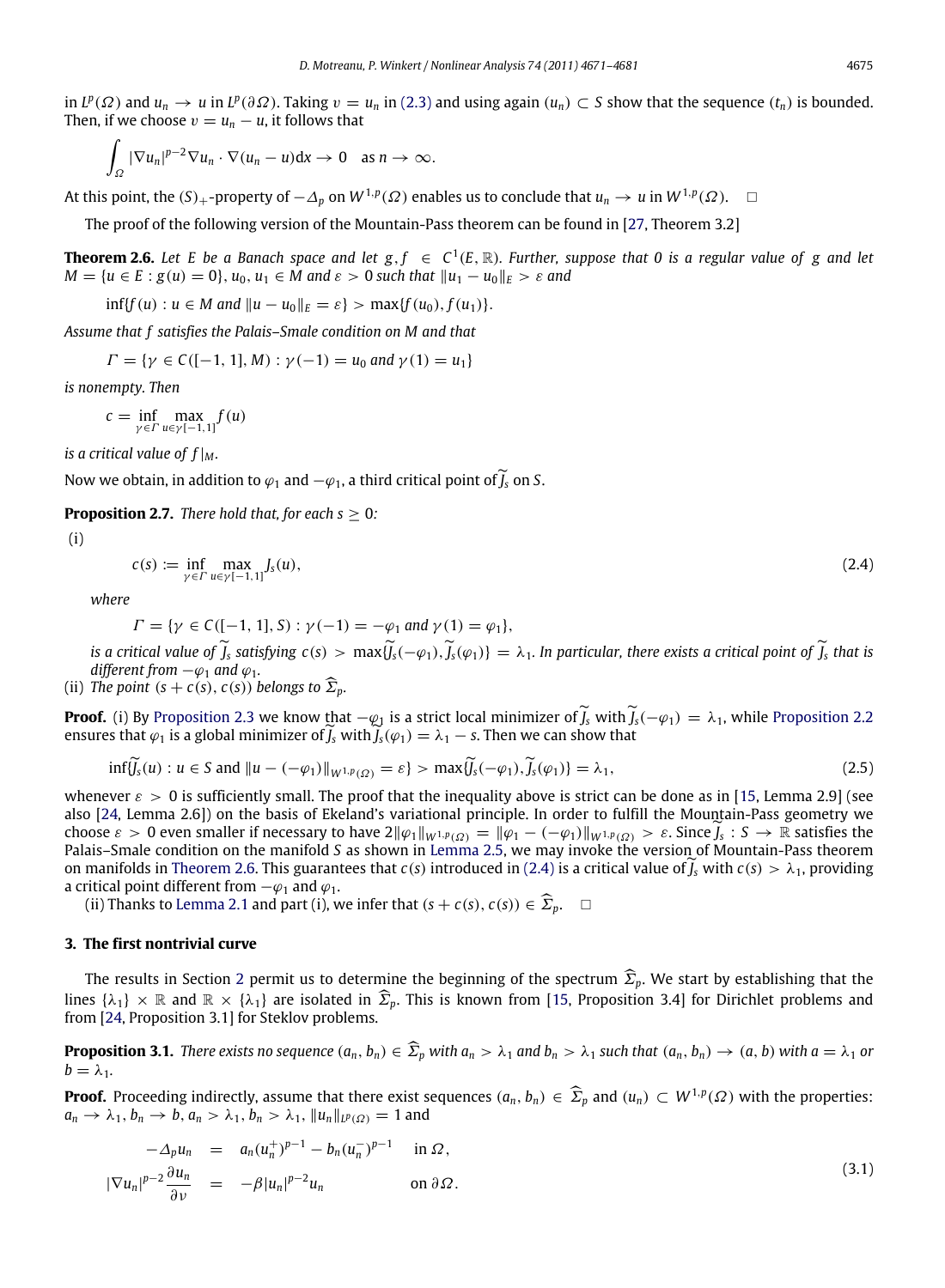If we test [\(3.1\)](#page-4-3) with  $v = u_n$  (see [\(1.2\)\)](#page-0-5), we get

$$
\|\nabla u_n\|_{L^p(\Omega)}^p=a_n\int_{\Omega}(u_n^+)^p\mathrm{d} x+b_n\int_{\Omega}(u_n^-)^p\mathrm{d} x-\beta\int_{\partial\Omega}|u_n|^p\mathrm{d}\sigma\leq a_n+b_n,
$$

which proves the boundedness of  $(u_n)$  in  $W^{1,p}(\Omega)$ . Hence, along a subsequence,  $u_n \to u$  in  $W^{1,p}(\Omega)$  and  $u_n \to u$  in  $L^p(\Omega)$ and  $L^p(\partial\Omega)$ . Now, testing [\(3.1\)](#page-4-3) with  $\varphi = u_n - u$ , we infer that

$$
\lim_{n\to\infty}\int_{\Omega}|\nabla u_n|^{p-2}\nabla u_n\cdot\nabla(u_n-u)\mathrm{d}x=0.
$$

The  $(S)_+$ -property of  $-\Delta_p$  on  $W^{1,p}(\varOmega)$  yields that  $u_n\to u$  in  $W^{1,p}(\varOmega)$ . Thus,  $u$  is a solution of the equation

$$
\int_{\Omega} |\nabla u|^{p-2} \nabla u \cdot \nabla v dx = \lambda_1 \int_{\Omega} (u^+)^{p-1} v dx - b \int_{\Omega} (u^-)^{p-1} v dx - \beta \int_{\partial \Omega} |u|^{p-2} u v d\sigma, \quad \forall v \in W^{1,p}(\Omega). \tag{3.2}
$$

Inserting  $v = u^+$  in [\(3.2\)](#page-5-0) leads to

$$
\int_{\Omega} |\nabla u^+|^p dx = \lambda_1 \int_{\Omega} (u^+)^p dx - \beta \int_{\partial \Omega} (u^+)^p d\sigma.
$$

This, in conjunction with the characterization of  $\lambda_1$  $\lambda_1$  in Section 1 and since  $\|u\|_{L^p(\Omega)}\,=\,1$ , ensures that either  $u^+=\,0$  or  $u^+=\varphi_1$ . If  $u^+=0$ , then  $u\leq 0$  and [\(3.2\)](#page-5-0) implies that *u* is an eigenfunction. Recalling that  $\lambda_1$  is the only eigenfunction that does not change sign, we deduce that  $u = -\varphi_1$  (see [\[1\]](#page-10-0) and also [Proposition 4.1\)](#page-7-1). Consequently, this renders that  $(u_n)$ converges either to  $\varphi_1$  or to  $-\varphi_1$  in  $L^p(\Omega)$ , which forces us to have

either 
$$
|\{x \in \Omega : u_n(x) < 0\}| \to 0 \text{ or } |\{x \in \Omega : u_n > 0\}| \to 0,
$$
 (3.3)

respectively, where  $|\cdot|$  denotes the Lebesgue measure. Indeed, assuming for instance  $u_n \to \varphi_1$  in  $L^p(\Omega)$ , since for any compact subset  $K \subset \Omega$  there holds

$$
\int_{\{u_n<0\}\cap K} |u_n-\varphi_1|^p dx \geq \int_{\{u_n<0\}\cap K} \varphi_1^p dx \geq C |\{u_n<0\}\cap K|,
$$

with a constant  $C > 0$ , it is seen that the first assertion in [\(3.3\)](#page-5-1) is fulfilled.

On the other hand, using  $v = u_n^+$  as test function for [\(3.1\)](#page-4-3) in conjunction with the Hölder inequality and the continuity of the embedding  $W^{1,p}(\Omega) \hookrightarrow L^q(\Omega)$ , with  $p < q \leq p^*$ , we obtain the estimate

<span id="page-5-3"></span><span id="page-5-2"></span><span id="page-5-1"></span><span id="page-5-0"></span>,

$$
\int_{\Omega} |\nabla u_n^+|^p dx + \int_{\Omega} (u_n^+)^p dx = a_n \int_{\Omega} (u_n^+)^p dx - \beta \int_{\partial \Omega} (u_n^+)^p d\sigma + \int_{\Omega} (u_n^+)^p dx
$$
  
\n
$$
\leq (a_n + 1) \int_{\Omega} (u_n^+)^p dx
$$
  
\n
$$
\leq (a_n + 1)C |\{x \in \Omega : u_n(x) > 0\}|^{1 - \frac{p}{q}} ||u_n^+||_{W^{1,p}(\Omega)}^p
$$

with a constant  $C > 0$ . We infer that

$$
|\{x \in \Omega : u_n(x) > 0\}|^{1-\frac{p}{q}} \ge (a_n + 1)^{-1}C^{-1}
$$

and in the same way,

$$
|\{x\in\Omega:u_n(x)<0\}|^{1-\frac{p}{q}}\geq (b_n+1)^{-1}C^{-1}.
$$

Since  $(a_n, b_n) \in \hat{\Sigma}_p$  does not belong to the trivial lines of  $\hat{\Sigma}_p$ , we have that  $u_n$  changes sign. Hence, through the inequalities above, we reach a contradiction with [\(3.3\),](#page-5-1) which completes the proof.  $\square$ 

<span id="page-5-4"></span>The following auxiliary fact is helpful to link with the results established in Section [2.](#page-2-0)

**Lemma 3.2.** For every  $r > \inf_S J_s = \lambda_1 - s$ , each connected component of  $\{u \in S : J_s(u) < r\}$  contains a critical point, in fact a *local minimizer of J<sup>s</sup> .*

**Proof.** Let *C* be a connected component of  $\{u \in S : J_s(u) < r\}$  and denote  $d = \inf\{J_s(u) : u \in \overline{C}\}$ . We claim that there exists  $u_0\in\overline{\mathcal{C}}$  such that  $\widetilde{J}_s(u_0)=d.$  To this end, let  $(u_n)\subset\overline{\mathcal{C}}$  be a sequence such that  $\widetilde{J}_s(u_n)\leq d+\frac{1}{n^2}.$  Applying Ekeland's variational principle to  $\widetilde{J}_s$  on  $\overline{C}$  provides a sequence  $(v_n) \subset \overline{C}$  such that

$$
\widetilde{J}_s(v_n) \le \widetilde{J}_s(u_n),\tag{3.4}
$$

$$
||u_n - v_n||_{W^{1,p}(\Omega)} \le \frac{1}{n},\tag{3.5}
$$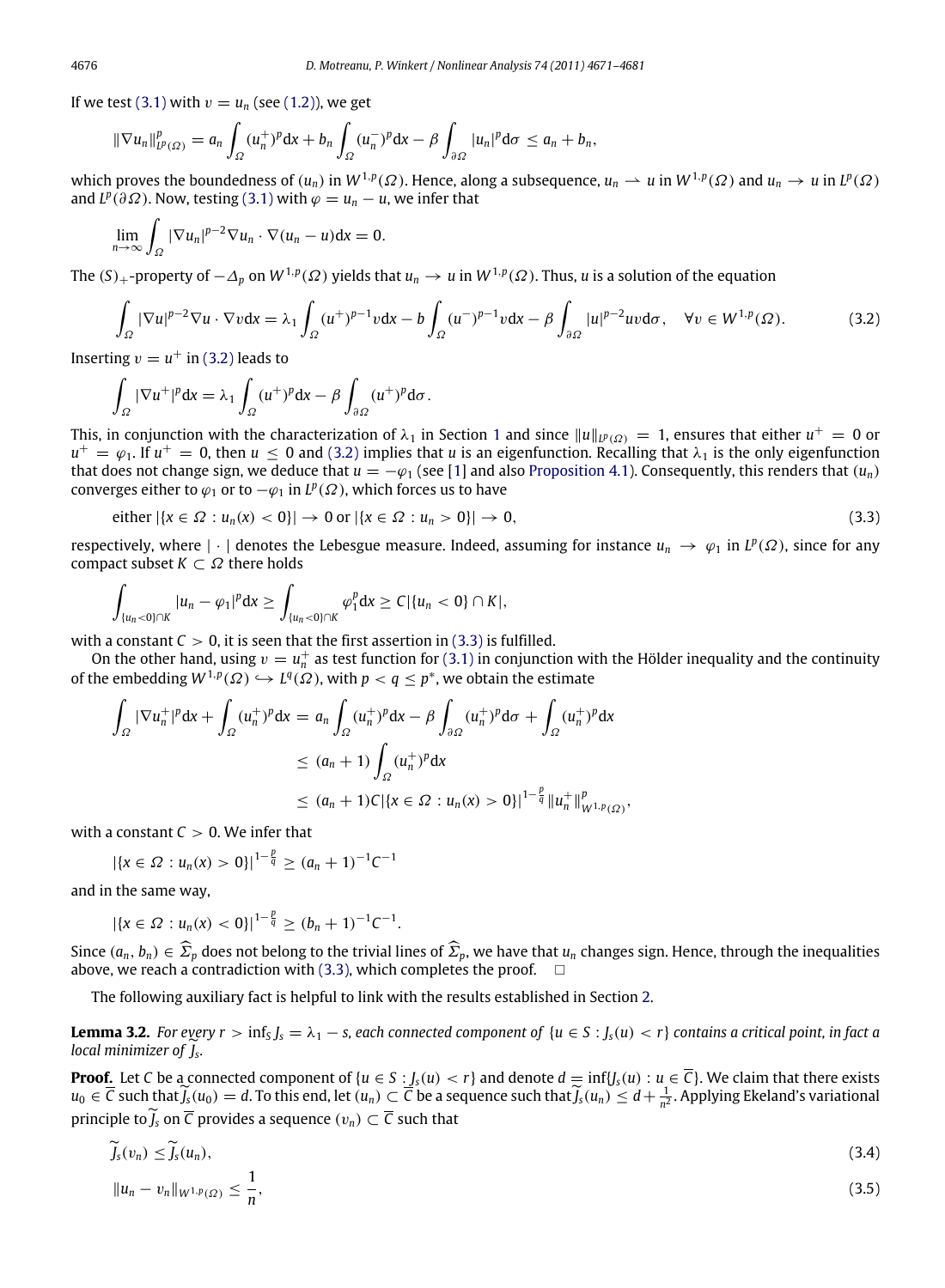$$
\widetilde{J}_s(v_n) \le \widetilde{J}_s(v) + \frac{1}{n} \|v - v_n\|_{W^{1,p}(\Omega)}, \quad \forall v \in \overline{\mathcal{C}}.
$$
\n(3.6)

If *n* is sufficiently large, by [\(3.4\)](#page-5-2) we obtain

<span id="page-6-0"></span>
$$
\widetilde{J}_s(v_n)\leq \widetilde{J}_s(u_n)\leq d+\frac{1}{n^2}
$$

Moreover, owing to [\(3.6\),](#page-6-0) it can be shown that  $(v_n)$  is a Palais–Smale sequence for *J<sub>s</sub>*. Then [Lemma 2.5](#page-3-2) and [\(3.5\)](#page-5-3) ensure that,  $(v_n)$  is  $\overline{v}$  and  $\overline{v}$  ( $\overline{v}$ )  $\overline{v}$  and  $\overline{v}$  ( $\overline{v}$ )  $\overline{v}$  and  $\over$ up to a relabeled subsequence,  $u_n \to u_0$  in  $W^{1,p}(\Omega)$  with  $u_0 \in \overline{C}$  and  $\overline{f}_s(v) = d$ .<br>We note that  $u_n \notin \mathcal{X}$  because otherwise the maximality of  $C$  as a sonnection

We note that  $u_0 \notin \partial C$  because otherwise the maximality of *C* as a connected component would be contradicted, so  $u_0$  is a local minimizer of  $\widetilde{J}_s$  and we are done.  $\Box$ 

Recall from [Proposition 2.7](#page-4-4) that it was constructed a curve  $(s + c(s), c(s)) \in \hat{\Sigma}_p$  for  $s \ge 0$ . As  $\hat{\Sigma}_p$  is symmetric with respect to the diagonal, we can complete it with its symmetric part obtaining the following curve in  $\widehat{\Sigma}_n$ :

<span id="page-6-4"></span><span id="page-6-3"></span>
$$
C := \{ (s + c(s), c(s)), (c(s), s + c(s)) : s \ge 0 \}.
$$
\n(3.7)

The next result points out that C is the first nontrivial curve in  $\widehat{\Sigma}_n$ .

**Theorem 3.3.** Let  $s \ge 0$ . Then  $(s+c(s), c(s)) \in \mathcal{C}$  is the first point in the intersection between  $\widehat{\Sigma}_p$  and the ray  $(s, 0) + t(1, 1), t > 0$ . λ1*.*

**Proof.** Assume, by contradiction, the existence of a point  $(s + \mu, \mu) \in \widehat{\Sigma}_p$  with  $\lambda_1 < \mu < c(s)$ . [Proposition 3.1](#page-4-5) and the fact that  $\widehat{\Sigma}_p$  is closed enable us to suppose that  $\mu$  is the minimum number with the required property. By virtue of [Lemma 2.1,](#page-2-2)  $\mu$  is a critical value of the functional *J<sub>s</sub>* and there is no critical value of *J<sub>s</sub>* in the interval  $(\lambda_1, \mu)$ . We complete the proof by reaching a contradiction to the definition of  $\alpha(\lambda)$  in (2.4). To this and i reaching a contradiction to the definition of *c*(*s*) in [\(2.4\).](#page-4-2) To this end, it suffices to construct a path in Γ along which there holds  $J_s < \mu$ .

Let *<sup>u</sup>* <sup>∈</sup> *<sup>S</sup>* be a critical point of*J<sup>s</sup>* with*Js*(*u*) <sup>=</sup> <sup>µ</sup>. Then *<sup>u</sup>* fulfills

$$
\int_{\Omega} |\nabla u|^{p-2} \nabla u \cdot \nabla v dx = (s + \mu) \int_{\Omega} (u^+)^{p-1} v dx - \mu \int_{\Omega} (u^-)^{p-1} v dx - \beta \int_{\partial \Omega} |u|^{p-2} u v d\sigma, \quad \forall v \in W^{1,p}(\Omega).
$$

Setting  $v = u^+$  and  $v = -u^-$  yields

<span id="page-6-1"></span>
$$
\int_{\Omega} |\nabla u^{+}|^{p} dx = (s + \mu) \int_{\Omega} (u^{+})^{p} dx - \beta \int_{\partial \Omega} (u^{+})^{p} d\sigma
$$
\n(3.8)

and

<span id="page-6-2"></span>
$$
\int_{\Omega} |\nabla u^{-}|^{p} dx = \mu \int_{\Omega} (u^{-})^{p} dx - \beta \int_{\partial \Omega} (u^{-})^{p} d\sigma,
$$
\n(3.9)

respectively. Since *u* changes sign (see [Proposition 4.1\)](#page-7-1), the following paths are well defined on *S*:

$$
u_1(t) = \frac{(1-t)u + tu^+}{\|(1-t)u + tu^+\|_{L^p(\Omega)}}, \qquad u_2(t) = \frac{(1-t)u^+ + tu^-}{\|(1-t)u^+ + tu^-\|_{L^p(\Omega)}}, \qquad u_3(t) = \frac{-tu^- + (1-t)u^-}{\|-tu^- + (1-t)u\|_{L^p(\Omega)}},
$$

for all  $t \in [0, 1]$ . By means of direct calculations based on [\(3.8\)](#page-6-1) and [\(3.9\)](#page-6-2) we infer that

$$
\tilde{J}_s(u_1(t)) = \tilde{J}_s(u_3(t)) = \mu
$$
, for all  $t \in [0, 1]$ 

and

$$
\widetilde{J}_s(u_2(t)) = \mu - \frac{st^p \|u^-\|_{L^p(\Omega)}^p}{\|(1-t)u^+ + tu^-\|_{L^p(\Omega)}^p} \le \mu, \quad \text{for all } t \in [0, 1].
$$

Due to the minimality property of  $\mu$ , the only critical points of  $\tilde{J}_s$  in the set  $\{w \in S : \tilde{J}_s(w) < \mu - s\}$  are  $\varphi_1$  and possibly  $-\varphi_1$  provided  $\mu - s > \lambda_1$ . We note that, because  $u^-/\|u^-\|_{L^p(\Omega)}$  does not change sign and vanishes on a set of positive measure, it is not a critical point of  $\tilde{J}_s$ . Therefore, there exists a  $C^1$  path  $\alpha : [-\varepsilon, \varepsilon] \to S$  with  $\alpha(0) = u^-/\|u^-\|_{L^p(\Omega)}$ and  $d/dt\tilde{f}_s(\alpha(t))|_{t=0} \neq 0$ . Using this path and observing from [\(3.9\)](#page-6-2) that  $\tilde{f}_s(u^-/||u^-||_{L^p(\Omega)}) = \mu - s$ , we can move from *u*<sup>−</sup>/ $||u^-||_{L^p(\Omega)}$  to a point v with  $\widetilde{J}_s(v) < \mu$  − *s*. Applying [Lemma 3.2](#page-5-4) (see also [\[15,](#page-10-6) Lemma 3.5]), we find that the connected component of  $\{w \in S : J_s(w) < \mu - s\}$  containing v crosses  $\{\varphi_1, -\varphi_1\}$ . Let us say that it passes through  $\varphi_1$ , otherwise the reasoning is the same employing  $-\varphi_1$ . Consequently, there is a path  $u_4(t)$  from  $u^-/\|u^-\|_{L^p(\Omega)}$  to  $\varphi_1$  within the set  ${w \in S : J_s(w) ≤ μ - s}$ . Then the path  $-u_4(t)$  joins  $-u^-/||u^-||_{L^p(\Omega)}$  and  $-\varphi_1$  and, since  $u_4(t) \in S$ , we have

$$
\widetilde{J}_s(-u_4(t)) \leq \widetilde{J}_s(u_4(t)) + s \leq \mu - s + s = \mu \quad \text{for all } t.
$$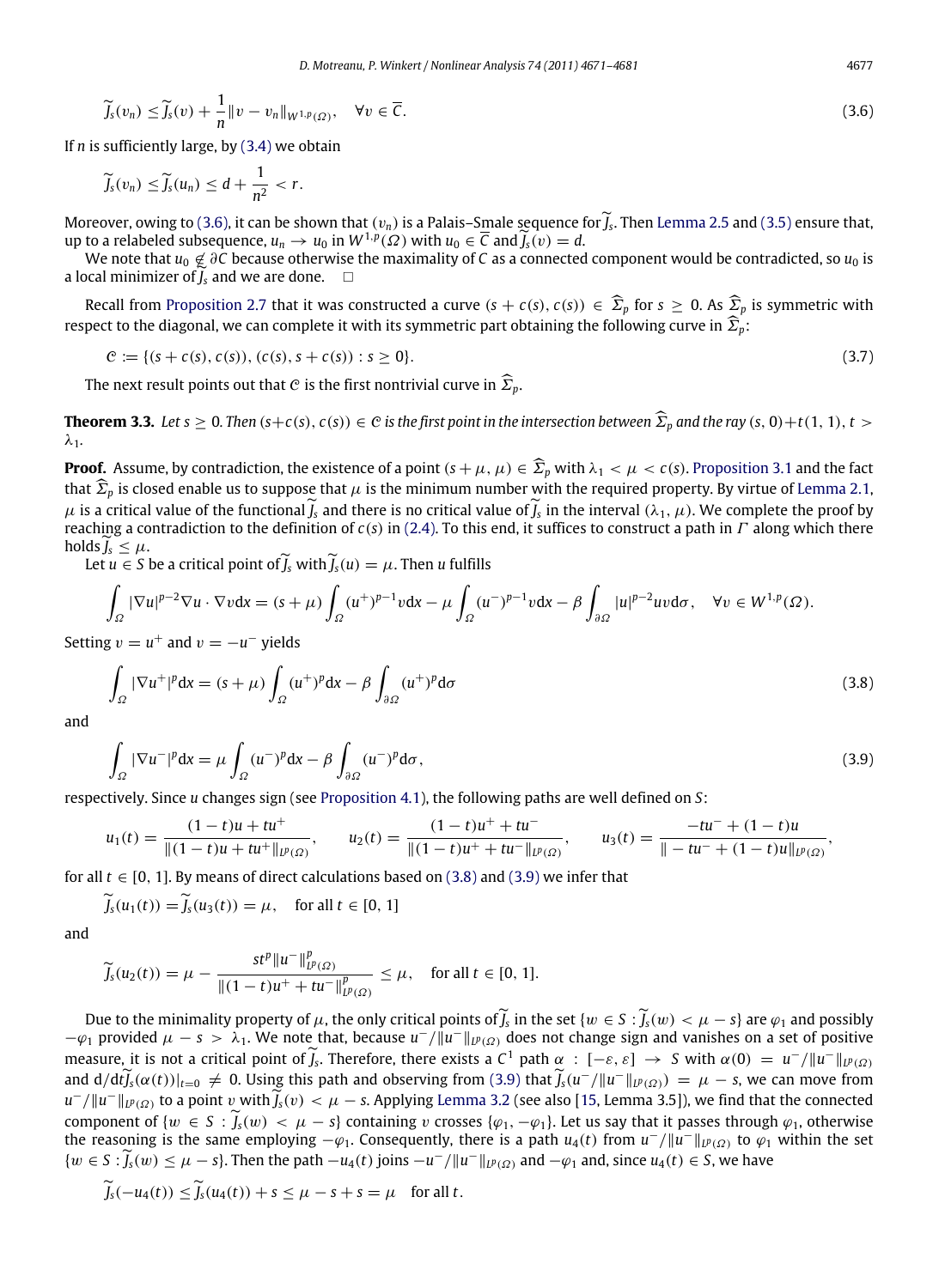Connecting  $u_1(t)$ ,  $u_2(t)$  and  $u_4(t)$ , we construct a path joining *u* and  $\varphi_1$ , and joining  $u_3(t)$  and  $-u_4(t)$  we get a path which connects *u* and −ϕ1. These yield a path γ (*t*) on *S* joining ϕ<sup>1</sup> and −ϕ1. Furthermore, in view of the discussion above, it turns out that  $J_s(\gamma(t)) \leq \mu$  for all *t*. This proves the theorem.  $\Box$ 

**Corollary 3.4.** *The second eigenvalue*  $\lambda_2$  *of* [\(1.3\)](#page-0-4) *has the variational characterization given in* [\(1.4\)](#page-1-1)*.* 

**Proof.** [Theorem 3.3](#page-6-3) for  $s = 0$  ensures that  $c(0) = \lambda_2$ . The conclusion now follows by applying [Proposition 2.7](#page-4-4) (*i*) with  $s = 0$ .  $\Box$ 

### <span id="page-7-0"></span>**4. Properties of the first curve**

The following proposition establishes an important sign property related to the curve  $C$  in [\(3.7\).](#page-6-4)

**Proposition 4.1.** Let  $(a_0, b_0) \in C$  and  $a, b \in L^{\infty}(\Omega)$  satisfy  $\lambda_1 \le a(x) \le a_0, \lambda_1 \le b(x) \le b_0$  for a.a.  $x \in \Omega$  such that  $\lambda_1 < a(x)$  and  $\lambda_1 < b(x)$  on subsets of positive measure. Then any nontrivial solution u of

<span id="page-7-1"></span>
$$
-\Delta_p u = a(x)(u^+)^{p-1} - b(x)(u^-)^{p-1} \quad \text{in } \Omega,
$$
  

$$
|\nabla u|^{p-2} \frac{\partial u}{\partial v} = -\beta |u|^{p-2} u \qquad \text{on } \partial \Omega,
$$
 (4.1)

*changes sign in* Ω*.*

**Proof.** Let *u* be a nontrivial solution of Eq. [\(4.1\).](#page-7-2) Then, −*u* is a nontrivial solution of

$$
-\Delta_p z = b(x)(z^+)^{p-1} - a(x)(z^-)^{p-1} \quad \text{in } \Omega,
$$
  

$$
|\nabla z|^{p-2} \frac{\partial z}{\partial \nu} = -\beta |z|^{p-2} z \qquad \text{on } \partial \Omega,
$$

hence, we can suppose that the point  $(a_0, b_0) \in C$  is such that  $a_0 \ge b_0$ .

We argue by contradiction and assume that *u* does not change sign in Ω. Without loss of generality, we may admit that  $u \geq 0$  a.e. in  $\Omega$ , so *u* is a solution of the Robin weighted eigenvalue problem with weight  $a(x)$ :

$$
-\Delta_p u = a(x)u^{p-1} \quad \text{in } \Omega,
$$
  

$$
|\nabla u|^{p-2}\frac{\partial u}{\partial v} = -\beta u^{p-1} \quad \text{on } \partial \Omega.
$$

It means that *u* is an eigenfunction corresponding to the eigenvalue 1 for this weighted problem. Recall that the first eigenvalue  $\lambda_1(a)$  of the above weighted problem is expressed as

$$
\lambda_1(a) = \inf_{\substack{v \in W^{1,p}(\Omega) \\ v \neq 0}} \frac{\int_{\Omega} |\nabla v|^p \, dx + \beta \int_{\partial \Omega} |v|^p \, d\sigma}{\int_{\Omega} a(x)|v|^p \, dx}
$$

The fact that  $u \ge 0$  entails  $\lambda_1(a) = 1$  because the only eigenvalue whose eigenfunction does not change sign is  $\lambda_1(a)$ (see [\[1\]](#page-10-0)). Then the hypothesis that  $\lambda_1 < a(x)$  on a set of positive measure leads to the contradiction

$$
1 = \frac{\int_{\Omega} |\nabla \varphi_1|^p dx + \beta \int_{\partial \Omega} |\varphi_1|^p d\sigma}{\lambda_1} > \frac{\int_{\Omega} |\nabla \varphi_1|^p dx + \beta \int_{\partial \Omega} |\varphi_1|^p d\sigma}{\int_{\Omega} a(x) \varphi_1^p dx} \geq \lambda_1(a) = 1,
$$

<span id="page-7-2"></span>.

which completes the proof.  $\square$ 

**Proposition 4.2.** *The curve s*  $\mapsto$  (*s* + *c*(*s*), *c*(*s*)) *is Lipschitz continuous and decreasing.* 

**Proof.** If  $s_1 < s_2$ , then it follows that  $\overline{f}_{s_1}(u) \ge \overline{f}_{s_2}(u)$  for all  $u \in S$ , which ensures that  $c(s_1) \ge c(s_2)$ . For every  $\varepsilon > 0$  there exists  $\gamma \in \Gamma$  such that

<span id="page-7-3"></span>
$$
\max_{u \in \gamma[-1,1]} \widetilde{J}_{s_2}(u) \leq c(s_2) + \varepsilon,
$$

hence

$$
0 \leq c(s_1) - c(s_2) \leq \max_{u \in \gamma[-1,1]} \widetilde{J}_{s_1}(u) - \max_{u \in \gamma[-1,1]} \widetilde{J}_{s_2}(u) + \varepsilon.
$$

Taking  $u_0 \in \gamma[-1, 1]$  such that

$$
\max_{u \in \gamma[-1,1]} \widetilde{J}_{s_1}(u) = \widetilde{J}_{s_1}(u_0)
$$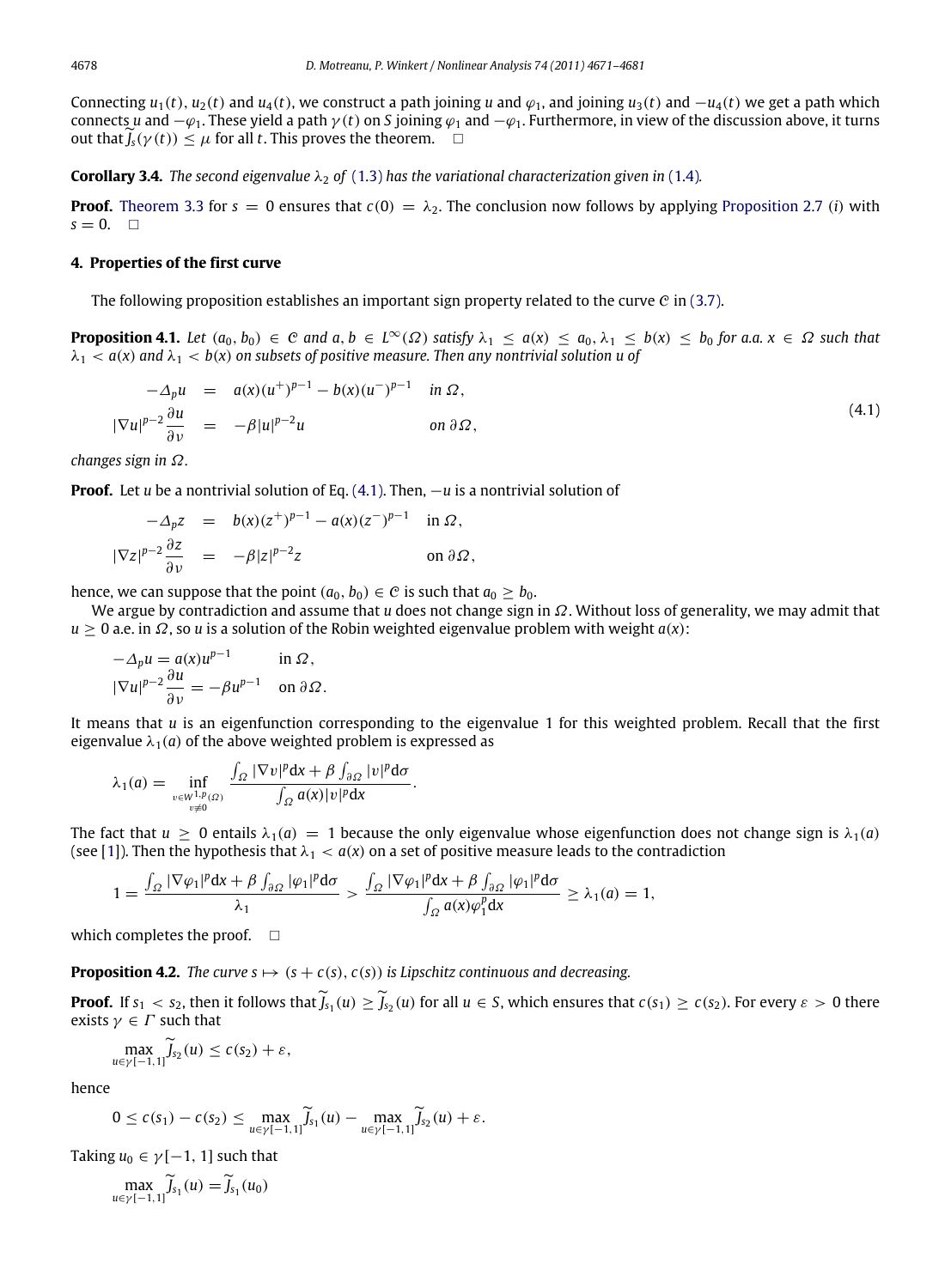yields

$$
0 \leq c(s_1) - c(s_2) \leq \widetilde{J}_{s_1}(u_0) - \widetilde{J}_{s_2}(u_0) + \varepsilon = s_1 - s_2 + \varepsilon.
$$

As  $\varepsilon > 0$  was arbitrary, this ensures that  $s \mapsto (s + c(s), c(s))$  is Lipschitz continuous.

In order to prove that the curve is decreasing, it suffices to argue for  $s > 0$ . Let  $0 < s_1 < s_2$ . Then, since  $(s_1 + c(s_1), c(s_1))$ ,  $(s_2 + c(s_2), c(s_2)) \in \widehat{\Sigma}_p$ , [Theorem 3.3](#page-6-3) implies that  $s_1 + c(s_1) < s_2 + c(s_2)$ . On the other hand, as already remarked, there holds  $c(s_1) > c(s_2)$ , which completes the proof.  $\Box$ 

<span id="page-8-2"></span>Next we investigate the asymptotic behavior of the curve C.

**Theorem 4.3.** *Let*  $p \le N$ *. Then the limit of*  $c(s)$  *as*  $s \to +\infty$  *is*  $\lambda_1$ *.* 

**Proof.** Let us proceed by contradiction and suppose that  $c(s)$  does not converge to  $\lambda_1$  as  $s \to +\infty$ . Then there exists  $\delta > 0$ such that

$$
\max_{u \in \gamma[-1,1]} \widetilde{J}_s(u) \ge \lambda_1 + \delta \quad \text{for all } \gamma \in \Gamma \text{ and all } s \ge 0.
$$

Since  $p\leq N$ , we can choose a function  $\psi\in W^{1,p}(\varOmega)$  which is unbounded from above. Then we define  $\gamma\in\varGamma$  by

$$
\gamma(t) = \frac{t\varphi_1 + (1 - |t|)\psi}{\|t\varphi_1 + (1 - |t|)\psi\|_{L^p(\Omega)}}, \quad t \in [-1, 1].
$$

For every  $s > 0$ , let  $t_s \in [-1, 1]$  satisfy

$$
\max_{t\in[-1,1]}\widetilde{J}_s(\gamma(t))=\widetilde{J}_s(\gamma(t_s)).
$$

Denoting  $v_s = t_s \varphi_1 + (1 - |t_s|) \psi$ , we infer that

<span id="page-8-0"></span>
$$
\int_{\Omega} |\nabla v_{s}|^{p} dx + \beta \int_{\partial \Omega} |v_{s}|^{p} d\sigma - s \int_{\Omega} (v_{s}^{+})^{p} dx \ge (\lambda_{1} + \delta) \int_{\Omega} |v_{s}|^{p} dx.
$$
\n(4.2)

Letting  $s \to +\infty$ , we can assume along a subsequence that  $t_s \to \tilde{t} \in [-1, 1]$ . The family  $v_s$  being bounded in  $W^{1, p}(\Omega)$ , from (A,2) one sees that from [\(4.2\)](#page-8-0) one sees that

$$
\int_{\Omega} (v_s^+)^p dx \to 0 \quad \text{as } s \to +\infty,
$$

which forces

$$
\widetilde{t}\varphi_1+(1-|\widetilde{t}|)\psi\leq 0.
$$

Due to the choice of  $\psi$ , this is impossible unless  $\tilde{t} = -1$ . Passing to the limit in [\(4.2\)](#page-8-0) as  $s \to +\infty$  and using  $\tilde{t} = -1$ , we arrive at the contradiction  $\delta$  < 0, so the proof is complete.  $\Box$ 

It remains to study the asymptotic properties of the curve C when *p* > *N*. For β = 0, problem [\(1.1\)](#page-0-3) becomes a Neumann problem with homogeneous boundary condition that was studied in [\[22\]](#page-10-9). Therein, it is shown that

$$
\lim_{s \to +\infty} c(s) = \begin{cases} \lambda_1 = 0 & \text{if } p \le N \\ \lambda & \text{if } p > N, \end{cases}
$$

where

$$
\widetilde{\lambda} = \inf \left\{ \int_{\Omega} |\nabla u|^p dx : u \in W^{1,p}(\Omega), ||u||_{L^p(\Omega)} = 1 \text{ and } u \text{ vanishes somewhere in } \overline{\Omega} \right\}.
$$

Therefore, we only have to treat the case  $\beta > 0$ . In this respect, the key idea is to work with an adequate equivalent norm on the space  $W^{1,p}(\Omega)$ . So, for  $\beta > 0$  we introduce the norm

$$
||u||_{\beta} = ||\nabla u||_{L^{p}(\Omega)} + \beta ||u||_{L^{p}(\partial\Omega)},
$$
\n(4.3)

which is an equivalent norm on  $W^{1,p}(\Omega)$  (see also [\[28,](#page-10-14) Theorem 2.1]). Then we have the following.

**Theorem 4.4.** *Let*  $\beta > 0$  *and*  $p > N$ *. Then the limit of*  $c(s)$  *as*  $s \rightarrow +\infty$  *is* 

<span id="page-8-1"></span>
$$
\overline{\lambda} = \inf_{u \in L} \max_{r \in \mathbb{R}} \frac{\int_{\Omega} |\nabla (r\varphi_1 + u)|^p dx + \beta \int_{\partial \Omega} |r\varphi_1 + u|^p d\sigma}{\int_{\Omega} |r\varphi_1 + u|^p dx},
$$

*where*

$$
L = \{u \in W^{1,p}(\Omega) : u \text{ vanishes somewhere in } \overline{\Omega}, u \not\equiv 0\}.
$$

*Moreover, there holds*  $\overline{\lambda} > \lambda_1$ *.*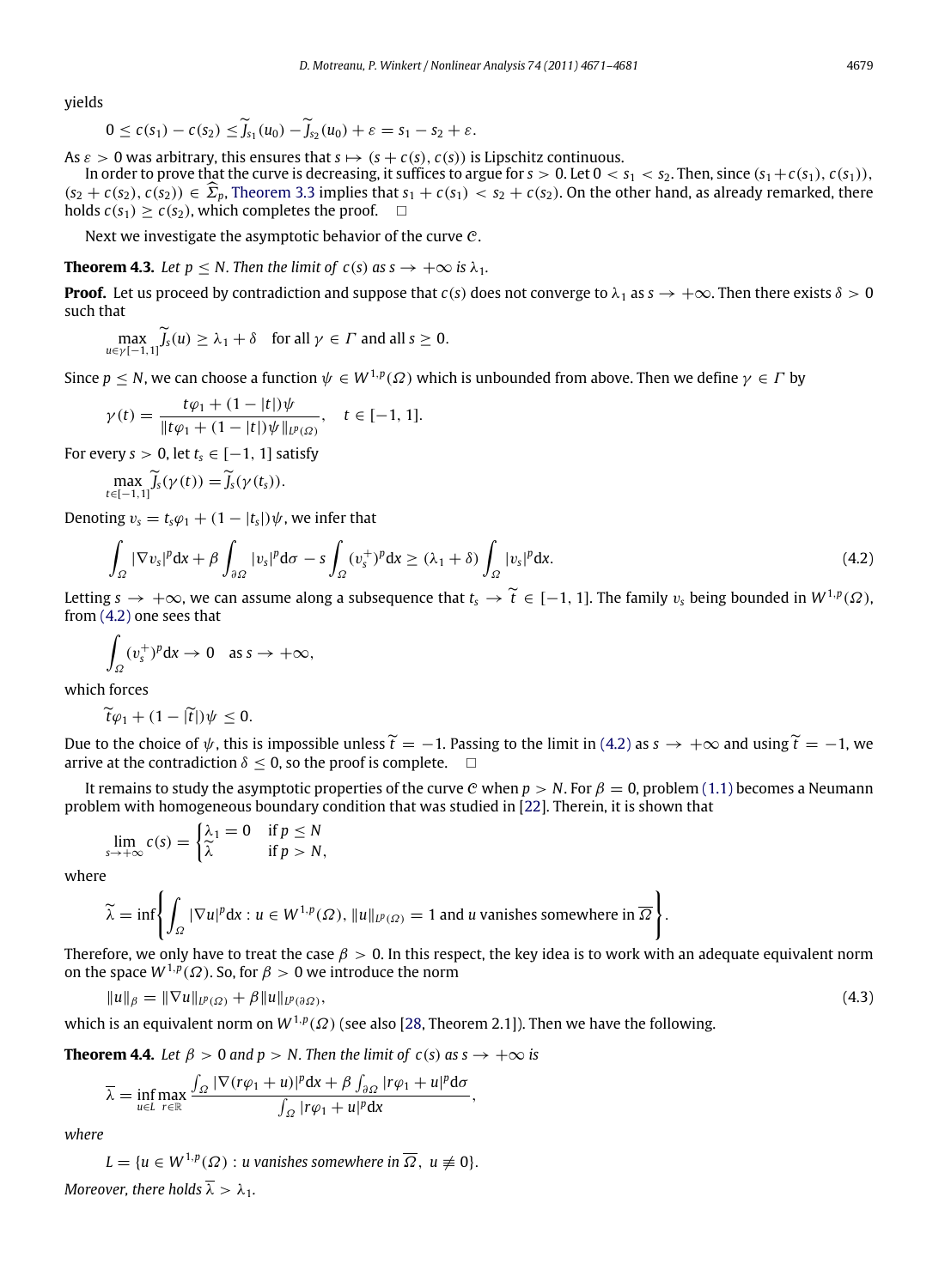**Proof.** First, we are going to prove the strict inequality  $\overline{\lambda} > \lambda_1$ . Since for every  $w \in L$  one has

$$
\frac{\int_{\Omega}|\nabla w|^p\mathrm{d} x+\beta\int_{\partial\Omega}|w|^p\mathrm{d}\sigma}{\int_{\Omega}|w|^p\mathrm{d} x}\leq \max_{r\in\mathbb{R}}\frac{\int_{\Omega}|\nabla(r\varphi_1+w)|^p\mathrm{d} x+\beta\int_{\partial\Omega}|r\varphi_1+w|^p\mathrm{d}\sigma}{\int_{\Omega}|r\varphi_1+w|^p\mathrm{d} x},
$$

we conclude that

<span id="page-9-0"></span>
$$
\lambda_1 \le \inf_{w \in L} \frac{\int_{\Omega} |\nabla w|^p dx + \beta \int_{\partial \Omega} |w|^p d\sigma}{\int_{\Omega} |w|^p dx} \le \overline{\lambda}.
$$
\n(4.4)

Let us check that the first inequality in [\(4.4\)](#page-9-0) is strict. On the contrary, we would find a sequence  $(w_n) \subset L$  satisfying

$$
\frac{\int_{\Omega} |\nabla w_n|^p dx + \beta \int_{\partial \Omega} |w_n|^p d\sigma}{\int_{\Omega} |w_n|^p dx} \to \lambda_1 \quad \text{as } n \to \infty.
$$

Set  $v_n = \frac{w_n}{\|w_n\|_\beta}$ , where  $\|\cdot\|_\beta$  denotes the equivalent norm on  $W^{1,p}(\Omega)$  introduced in [\(4.3\).](#page-8-1) We note that  $\|v_n\|_\beta = 1$  and

$$
\frac{1}{\int_{\Omega}|v_{n}|^{p}dx}\rightarrow\lambda_{1} \text{ as } n\rightarrow\infty.
$$

Due to the compact embedding  $W^{1,p}(\Omega) \hookrightarrow C(\overline{\Omega})$ , there is a subsequence of  $(v_n)$ , still denoted by  $(v_n)$ , such that  $v_n \to v$ in  $W^{1,p}(\Omega)$  and  $v_n \to v$  uniformly on  $\overline{\Omega}$ . It follows that  $v \in L$  and

$$
\frac{\int_{\Omega} |\nabla v|^p dx + \beta \int_{\partial \Omega} |v|^p d\sigma}{\int_{\Omega} |v|^p dx} \leq \lambda_1 = \frac{1}{\int_{\Omega} |v|^p dx},
$$

which ensures that v is an eigenfunction in [\(1.3\)](#page-0-4) corresponding to the first eigenvalue  $\lambda_1$ . This is a contradiction because every eigenfunction associated to  $\lambda_1$  is strictly positive or negative on  $\overline{\Omega}$ , whereas  $v \in L$ . Hence, recalling [\(4.4\),](#page-9-0) we get  $\overline{\lambda} > \lambda_1$ .

Now we prove the first part in the theorem. We start by claiming that there exist  $u \in L$  such that

<span id="page-9-2"></span>
$$
\max_{r \in \mathbb{R}} \frac{\int_{\Omega} |\nabla (r\varphi_1 + u)|^p dx + \beta \int_{\partial \Omega} |r\varphi_1 + u|^p d\sigma}{\int_{\Omega} |r\varphi_1 + u|^p dx} = \overline{\lambda}.
$$
\n(4.5)

By the definition of  $\overline{\lambda}$ , we can find sequences  $(u_n) \subset L$  and  $(r_n) \subset \mathbb{R}$  such that

<span id="page-9-1"></span>
$$
\max_{r \in \mathbb{R}} \frac{\int_{\Omega} |\nabla (r\varphi_1 + u_n)|^p dx + \beta \int_{\partial \Omega} |r\varphi_1 + u_n|^p d\sigma}{\int_{\Omega} |r\varphi_1 + u_n|^p dx}
$$
\n
$$
= \frac{\int_{\Omega} |\nabla (r_n\varphi_1 + u_n)|^p dx + \beta \int_{\partial \Omega} |r_n\varphi_1 + u_n|^p d\sigma}{\int_{\Omega} |r_n\varphi_1 + u_n|^p dx} \to \overline{\lambda} \text{ as } n \to \infty. \tag{4.6}
$$

Without loss of generality, we can assume that  $||u_n||_{W^1,P(Q)} = 1$ . The sequence  $(r_n)$  has to be bounded because otherwise there would exist a relabeled subsequence  $r_n \to +\infty$ , which results in

$$
\frac{\int_{\Omega}|\nabla r_n\varphi_1+u_n|^p\mathrm{d} x+\beta\int_{\partial\Omega}|r_n\varphi_1+u_n|^p\mathrm{d}\sigma}{\int_{\Omega}|r_n\varphi_1+u_n|^p\mathrm{d} x}\to\lambda_1.
$$

This implies that  $\lambda_1 = \overline{\lambda}$ , contradicting the inequality  $\overline{\lambda} > \lambda_1$ . Therefore, we may suppose that  $r_n \to \widetilde{r} \in \mathbb{R}$  and  $u_n \to u$  in  $W^{1,p}(\Omega)$  as well as  $u_n \to u$  uniformly in  $\overline{\Omega}$ , with some  $u \in L$ . Then, holds true.

To prove that  $c(s) \to \overline{\lambda}$  as  $s \to +\infty$ , we argue by contradiction admitting that there exists  $\delta > 0$  such that

$$
\max_{t \in [-1,1]} \widetilde{J}_s(\gamma(t)) \ge \overline{\lambda} + \delta \quad \text{for all } \gamma \in \Gamma \text{ and all } s \ge 0.
$$

Here the decreasing monotonicity of *c*(*s*) has been used (see [Proposition 4.2\)](#page-7-3). Consider the path  $\gamma \in \Gamma$  defined by

$$
\gamma(t) = \frac{t\varphi_1 + (1 - |t|)u}{\|t\varphi_1 + (1 - |t|)u\|_{L^p(\Omega)}}, \quad t \in [-1, 1],
$$

with *u* given in [\(4.5\).](#page-9-2) Proceeding as in the proof of [Theorem 4.3,](#page-8-2) for every *s* > 0 we fix *t<sup>s</sup>* ∈ [−1, 1] to satisfy

$$
\max_{t\in[-1,1]}\widetilde{J}_s(\gamma(t))=\widetilde{J}_s(\gamma(t_s))
$$